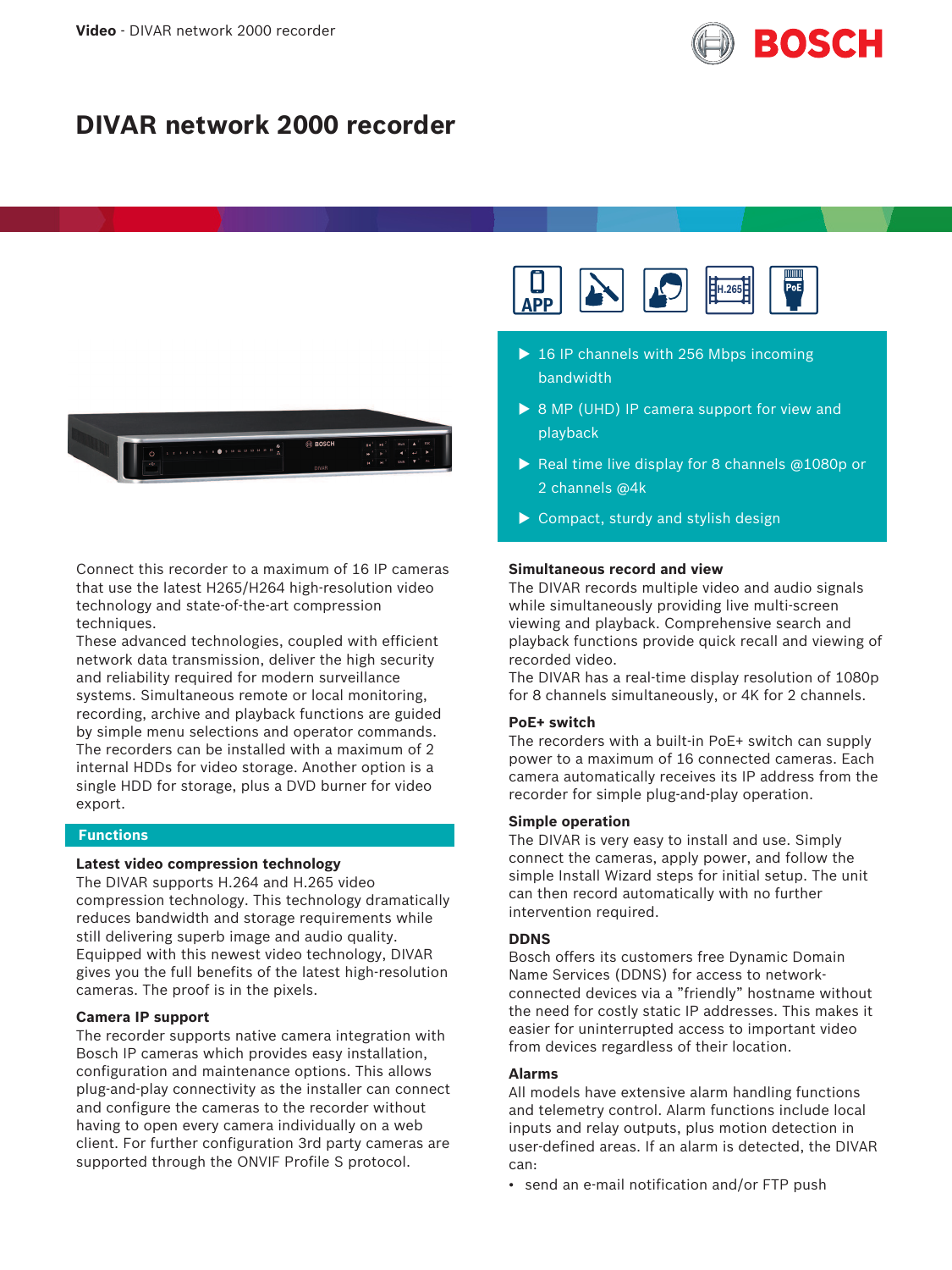- sound a buzzer and/or display a warning
- activate local alarm output

### **Local control**

The unit can be easily operated and programmed via the on-screen display menu system using:

- the supplied mouse
- the front panel control keys
- the supplied remote control
- push notification

## **Inputs and outputs**

Video inputs, audio inputs/output, and alarm inputs/ outputs are located on the rear panel. Two video connectors (VGA/HDMI) provide simultaneous output for monitor A for live display (with zoom) and playback (display can be frozen and zoomed). The displays allow full-screen, multi-screen, and sequenced viewing.

### **Dome control**

The DIVAR can control pan/tilt/zoom (PTZ) equipment using commands sent via IP connection. It also supports Focus, Iris and Aux commands for Bosch cameras.

### **Panoramic cameras**

The DIVAR supports dewarping of Bosch panoramic cameras. The following modes are supported: pan/tilt/ zoom (PTZ), panoramic, corridor and quad. Dewarping in the camera can also be selected if the connected IP panoramic camera supports this.

### **Network control**

Use the PC software or built-in web application via a network for live viewing, playback, and configuration.

### **Watermark**

The DIVAR includes an authenticity check for both local and remote archives, ensuring recording integrity. An Archive Player is provided for playback of secure video files and to check if video is authentic.

### **Smartphone App**

A DIVAR Mobile Viewer app from Bosch for iOS and Android devices is available for:

- live and playback viewing
- recorder configuration
- PTZ control

This means you can watch live video from cameras connected to the DVR from anywhere in the world. You can also control focus, pan, tilt and zoom on PTZenabled cameras.

Furthermore, the Android smartphone App supports remote push notifications (no available on iOS). In this way you are automatically notified if an alarm occurs on the device and can take immediate action, even if you are not actively monitoring the system at that moment.

### **Certifications and approvals**

| <b>Standards</b>        |                                                                                                                                                                 |
|-------------------------|-----------------------------------------------------------------------------------------------------------------------------------------------------------------|
| Alarm                   | EN 50130-5:2011, Alarm systems - Part 5:<br>Environmental test methods, Class I, Fixed equipment                                                                |
| Lightning<br>protection | To ALL long input / output - and supply-wiring. Alarm<br>inputs and relay output, Video inputs and Outputs,<br>dome-control outputs, power-cable, Audio In/Out. |
|                         | $\pm$ 0.5, 1kV line to line,                                                                                                                                    |
|                         | $\pm$ 0.5, 1 and 2kV line to earth                                                                                                                              |

# **EMC + Safety - Europe**

| <b>FU Directives</b>                 | 2014/35/EU (LVD), 2014/30/EU (EMC), 2011/65/<br>EU (RoHS) |
|--------------------------------------|-----------------------------------------------------------|
| <b>FMC</b> Emission                  | EN 55032:2012/AC2013, class B                             |
| <b>EMC</b> Immunity                  | EN 50130-4:2011/A1:2014                                   |
| <b>FMC</b> mains<br><b>Harmonics</b> | FN 61000-3-2:2014                                         |
| <b>FMC Mains</b><br>fluctuations     | FN 61000-3-3:2013                                         |
| LVD Safety                           | CB scheme + IEC/EN/UL 62368-1:2014/AC:2015                |
| <b>RoHS</b>                          | FN 50581:2012                                             |

### **EMC + Safety - USA and Canada**

| EMC USA                | 47 CFR part 15 (FCC), Class B      |
|------------------------|------------------------------------|
| Safety USA (UL,<br>cUL | UL 62368-1, Edition 2, Dec 1, 2014 |
| Safety Canada          | CAN/CSA-C22.2 No. 62368-1          |

## **India**

| BIS (Bureau of | BIS registration for external Power adapter (comes / |
|----------------|------------------------------------------------------|
| Indian         | packed with the main product)                        |
| Standards)     |                                                      |

# **Australia** ACMA EMC RCM logo on product label

**Region Regulatory compliance/quality marks** Australia RCM DOC SAL Variants RCM DOC SAL Europe CE AR18-20-B004 USA UL FCC & UL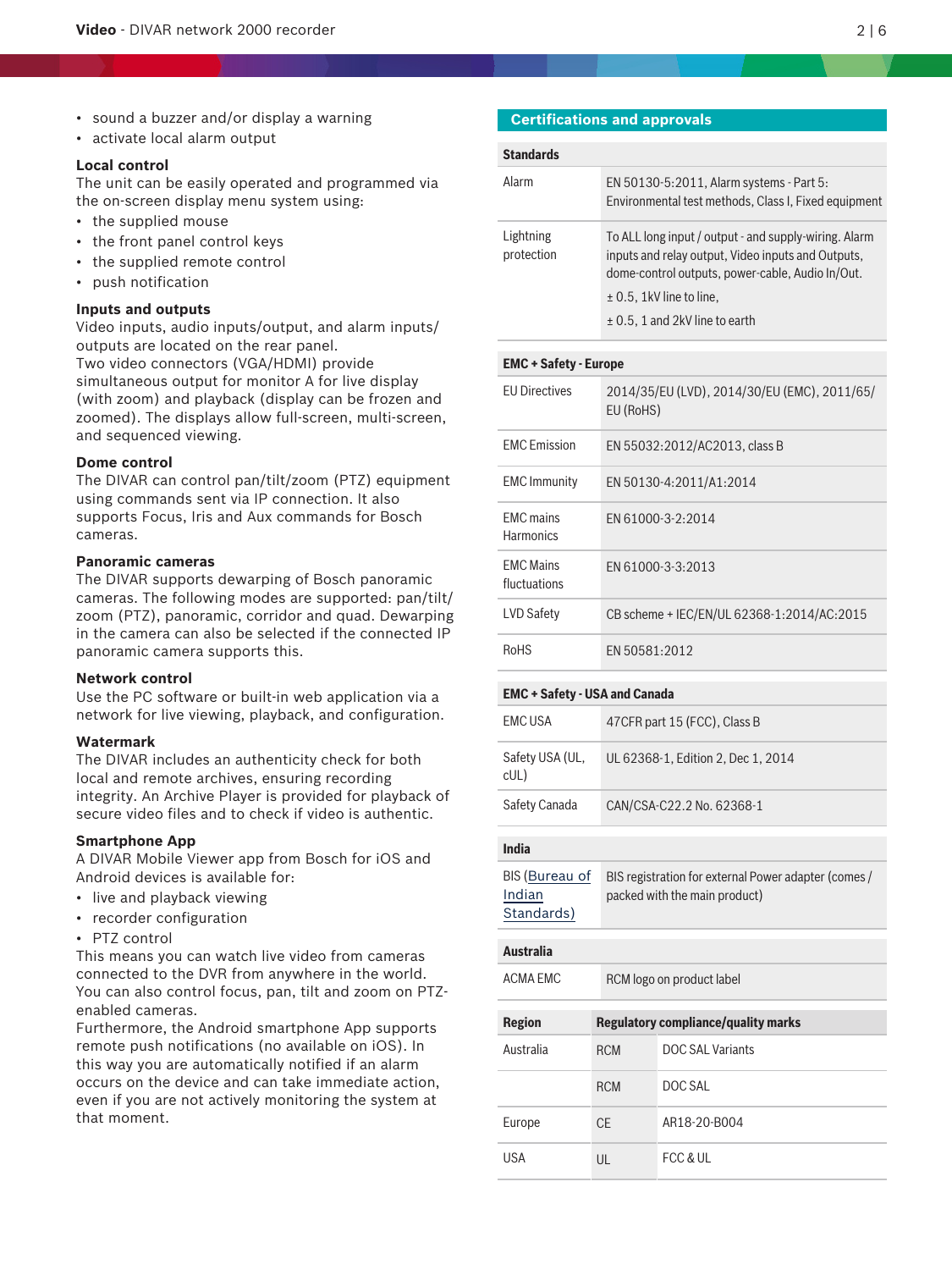

# **ALARM OUT**

2 screw terminal outputs, cable diameter AWG26‑16 (0.4-1.29 mm)

**AUDIO OUT** 

GB.

Fig. 2: DIVAR network 2000 (8 PoE) back panel

### **IFI** PoE

Max. 8 RJ45 PoE ports (115 W; 25.5 W max. per port) connected with DHCP configuration (maximum 16 IP channels possible)

# 몲

RJ45 Ethernet connection (10/100/1000Base-T according to IEEE802.3)

# **VGA MON.A**

1 D-SUB (Monitor output)

# **HDMI MON.A**

1 HDMI (Monitor output)

# **ALARMIN**

4 screw terminal inputs, cable diameter AWG26‑16 (0.4-1.29 mm)

# **ALARM OUT**

2 screw terminal outputs, cable diameter AWG26‑16 (0.4-1.29 mm)

# **AUDIO OUT**

1 RCA (Audio output)

# **MIC IN**

1 RCA (Audio input)

## **RS-485**

Screw terminal output

## **RS-232**

DB9 male, 9-pin D-type (for service)

# $\leftarrow$

One USB (3.0) connector for mouse or USB memory device; One USB (2.0) also on front panel **Power input with On/Off switch**

100~240 VAC, 50-60 Hz, 3.5 A, 190 W

# $(\pm)$

Ground connection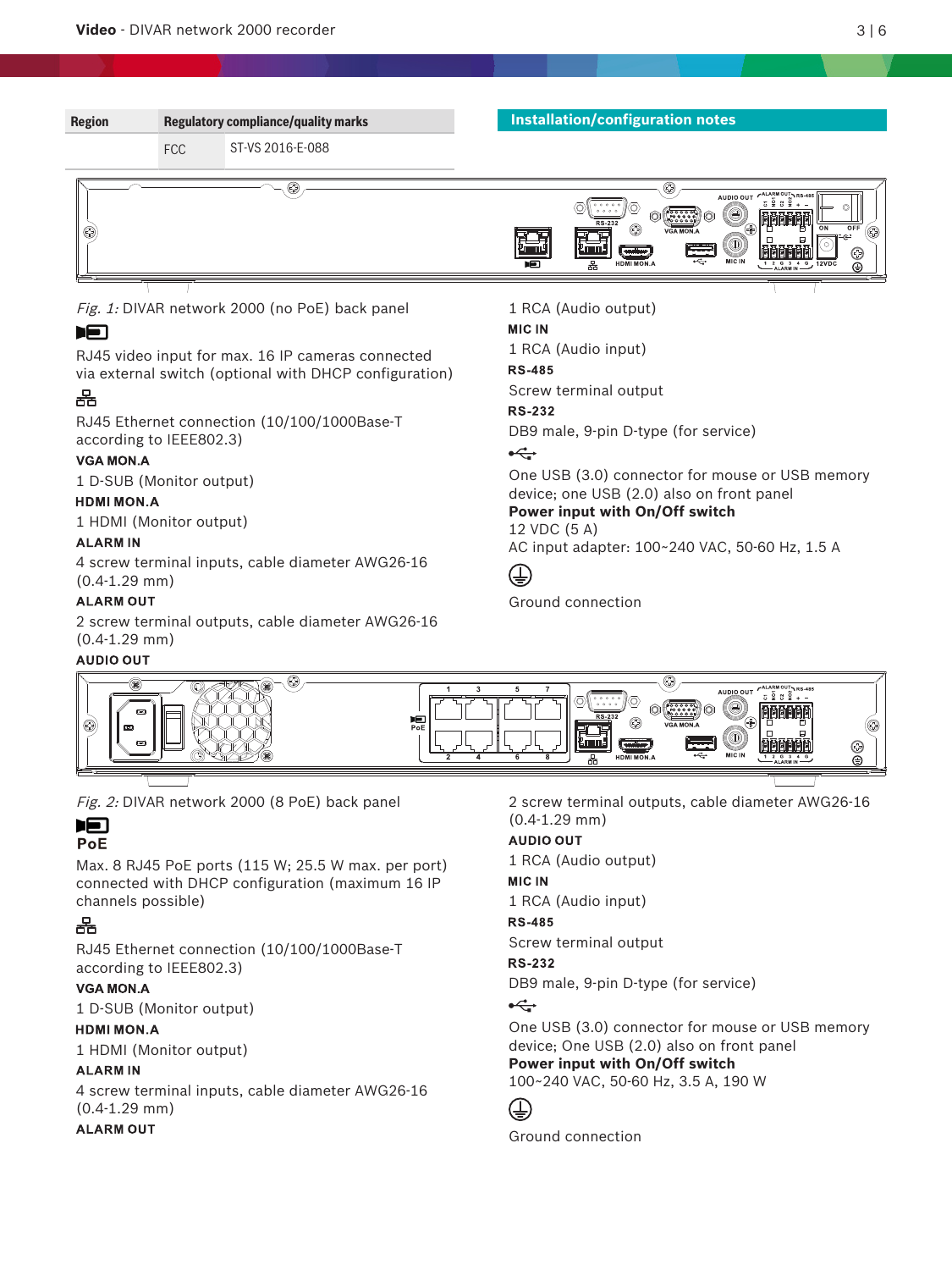

Fig. 3: DIVAR network 2000 (16 PoE) back panel

# **IFI**

# PoE

Max. 16 PoE ports (115 W; 25.5 W max. per port) connected with DHCP configuration (max. 16 IP cameras)

# 몲

RJ45 Ethernet connection (10/100/1000Base-T according to IEEE802.3)

# **VGA MON.A**

1 D-SUB (Monitor output)

# **HDMI MON.A**

1 HDMI (Monitor output)

# **ALARMIN**

4 screw terminal inputs, cable diameter AWG26‑16 (0.4-1.29 mm)

# **ALARM OUT**

2 screw terminal outputs, cable diameter AWG26‑16 (0.4-1.29 mm)

# **AUDIO OUT**

1 RCA (Audio output)

# **MIC IN**

1 RCA (Audio input)

# **RS-485**

Screw terminal output

# **RS-232**

DB9 male, 9-pin D-type (for service)

# $\stackrel{\frown}{\longrightarrow}$

One USB (3.0) connector for mouse or USB memory device; one USB (2.0) also on front panel **Power input with On/Off switch** 100~240 VAC, 50-60 Hz, 3.5 A, 190 W

# ⊕

Ground connection

# **Technical specifications**

### **Power**

| External power adapter<br>AC input (without PoE) | 100-240 VAC; 50-60 Hz; 1.5 A |
|--------------------------------------------------|------------------------------|
| AC input (with PoE)                              | 100-240 VAC: 50-60 Hz: 3.5 A |

### **Power**

| RTC battery on main<br><b>PCB</b>                          | Lithium CR2032, 3 VDC                    |
|------------------------------------------------------------|------------------------------------------|
| Power adapter DC<br>output (without PoE)                   | 12 VDC; 5 A                              |
| <b>DVR Power input</b><br>(without PoE)                    | 12 VDC                                   |
| Maximum main power<br>consumption (no HDD)                 | 8.7 W without PoF<br>15.2 W with PoE     |
| Maximum power<br>consumption of PoE+<br>switch             | 115W                                     |
| Maximum power<br>consumption<br>(per PoE+ port)            | 25.5W                                    |
| <b>Mechanical</b>                                          |                                          |
| Dimensions (WxDxH)                                         | 375 x 323 x 53 mm (14.8 x 12.7 x 2.1 in) |
| Weight with PoE switch<br>(excluding HDD(s) and<br>DVD)    | 4.2 kg (9.3 lb) approx.                  |
| Weight without PoE<br>switch (excluding<br>HDD(s) and DVD) | 3.8 kg (8.4 lb) approx.                  |
| <b>Environmental</b>                                       |                                          |
| Operating temperature<br>(incl. HDD(s) and DVD)            | +0°C to +40°C (+32°F to +104°F)          |
| Storage temperature                                        |                                          |
|                                                            | -40°C to +70°C (-40°F to +158°F)         |
| Operating humidity                                         | <93% non-condensing                      |
| Storage humidity                                           | <95% non-condensing                      |
| <b>Video storage</b>                                       |                                          |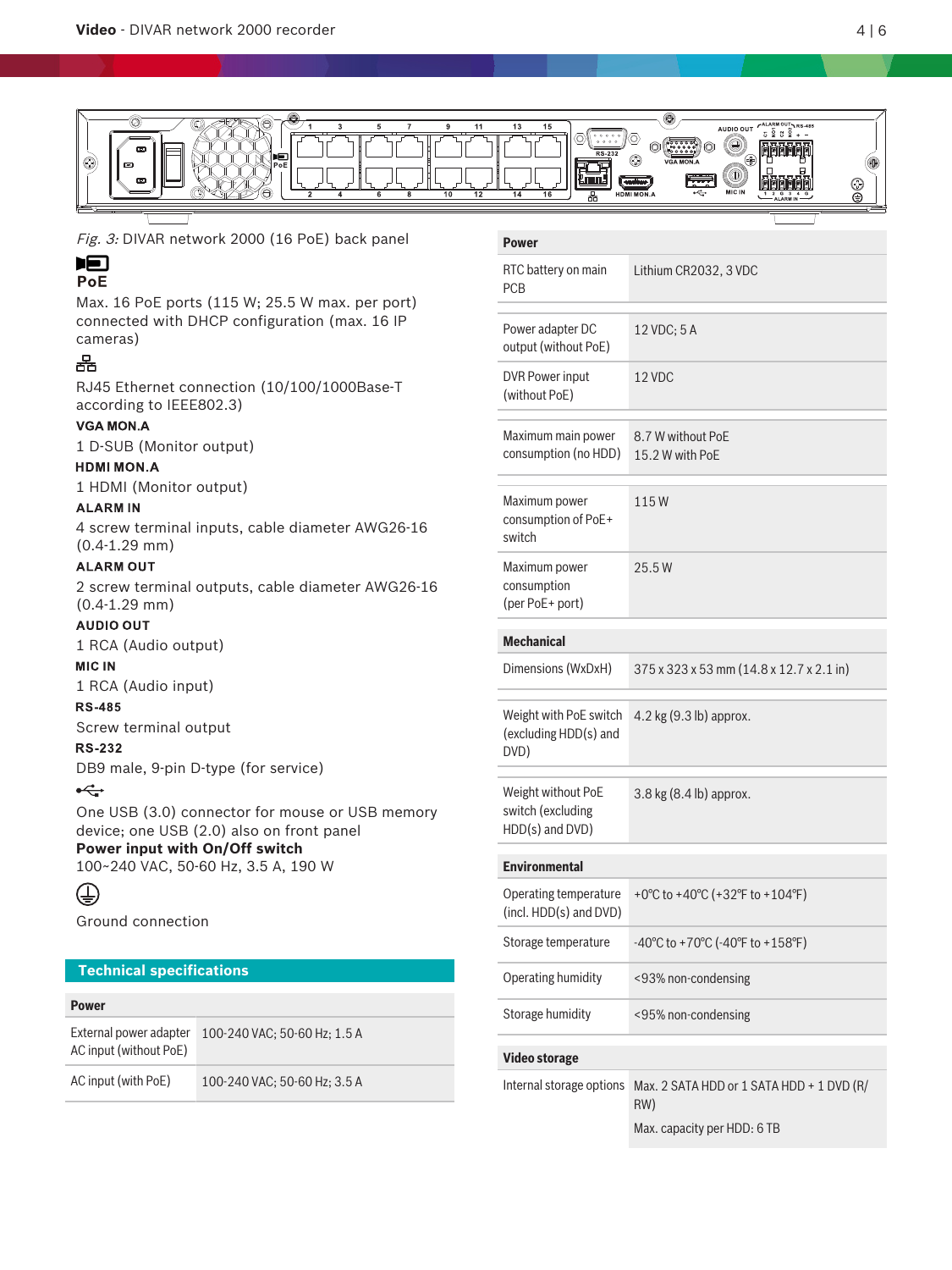# **Video storage**

|                                   | Max. supported speed per HDD: 6 Gb/s                                                                                     |  |
|-----------------------------------|--------------------------------------------------------------------------------------------------------------------------|--|
| <b>Alarms and detections</b>      |                                                                                                                          |  |
| Motion detection set by<br>camera | Essential or Intelligent Video Analytics (IVA),<br>Motion +                                                              |  |
| Alarm activations                 | Video loss, motion detection, input alarm, system<br>alarm                                                               |  |
| Events triggered by<br>alarm      | Recording, PTZ movement, alarm out, email,<br>buzzer, screen message, Mon A and B activated,<br>mobile push notification |  |
| Inputs                            | 4 inputs configurable NO/NC, max. input voltage<br>12 VDC +/-10%                                                         |  |
| Outputs                           | 2 relay outputs                                                                                                          |  |
| Relay contact                     | Max. rated, 30 VDC, 2 A continuous or 125 VAC,<br>1 A (activated)                                                        |  |
| <b>Exporting</b>                  |                                                                                                                          |  |
| DVD (optional)                    | Built-in DVD+R/RW writer                                                                                                 |  |
| <b>USB</b>                        | Flash memory or external HDD (FAT32)                                                                                     |  |
| Network                           | Web Client software or Video Client                                                                                      |  |
| <b>Playback</b>                   |                                                                                                                          |  |
| Multi-channel                     | Simultaneous 1/4/9/16 channels                                                                                           |  |
| Mode                              | Forward, reverse, slow play, fast play, frame-by-<br>frame                                                               |  |
| Search                            | Time, channel, type, smart                                                                                               |  |
| <b>Network</b>                    | Video Client, Web client, App                                                                                            |  |
| Restrict                          | Restrict video by user rights for viewing                                                                                |  |
| Protection                        | Protect video against overwriting                                                                                        |  |
| <b>Retention time</b>             | Automatically delete recordings after 1 to 365<br>days                                                                   |  |
| <b>Recording</b>                  |                                                                                                                          |  |
| Decoding compression              | H.265/H.264/MJPEG                                                                                                        |  |
| Speed                             | Max. 60 IPS per channel, configurable                                                                                    |  |
| <b>Bit rate</b>                   | 16 kbps to 24 Mbps per channel                                                                                           |  |

| <b>Recording</b>                  |                                                                                                                                     |  |
|-----------------------------------|-------------------------------------------------------------------------------------------------------------------------------------|--|
| Record interval                   | 1~120 min (default: 60 min), Pre-record:<br>1~30 sec, Post-record: 10~300 sec                                                       |  |
| Mode                              | Manual, Scheduled (regular, motion detection,<br>alarm), Stop                                                                       |  |
| Resolution                        | 8MP, 6MP, 5MP, 3MP, 1.3MP, 1080p, 720p                                                                                              |  |
| <b>Network control</b>            |                                                                                                                                     |  |
| Ethernet                          | RJ45 port (10/100/1000 Mbps)                                                                                                        |  |
| PC software                       | Video Client, Web client                                                                                                            |  |
| <b>APPs</b>                       | iPhone, Android                                                                                                                     |  |
| User access                       | Maximum 128 users. Bosch advises a maximum<br>of 4 simultaneous connections. More<br>connections can cause performance limitations. |  |
| Protocols                         | HTTP, HTTPS, TCP/IP, IPv4/IPv6, UPnP, RTSP,<br>UDP, SMTP, NTP, DHCP, DNS/DDNS, IP Filter,<br>PPPoE, FTP                             |  |
| <b>Video performance</b>          |                                                                                                                                     |  |
| Maximum IP camera<br>channels     | 16                                                                                                                                  |  |
| Maximum incoming<br>bandwidth     | 256 Mbps                                                                                                                            |  |
| Maximum recording<br>bandwidth    | 192 Mbps                                                                                                                            |  |
| Maximum transmission<br>bandwidth | 128 Mbps                                                                                                                            |  |
| <b>Display</b>                    |                                                                                                                                     |  |
| Resolution                        | 3840×2160, 1920×1080, 1280×1024,<br>1280×720, 1024×768                                                                              |  |
| OSD                               | Camera title, Time, Video loss, Motion detection,<br>Recording, PTZ                                                                 |  |
| <b>Audio</b>                      |                                                                                                                                     |  |
| <b>MIC</b> Input                  | 1 channel (via RCA) 200 to 3000 mV, 10 kOhm                                                                                         |  |
| Output                            | 1 channel (via RCA) 200 to 3000 mV, 5 kOhm                                                                                          |  |
| <b>Direction</b>                  | Bidirectional (audio input and output connected<br>via device)                                                                      |  |